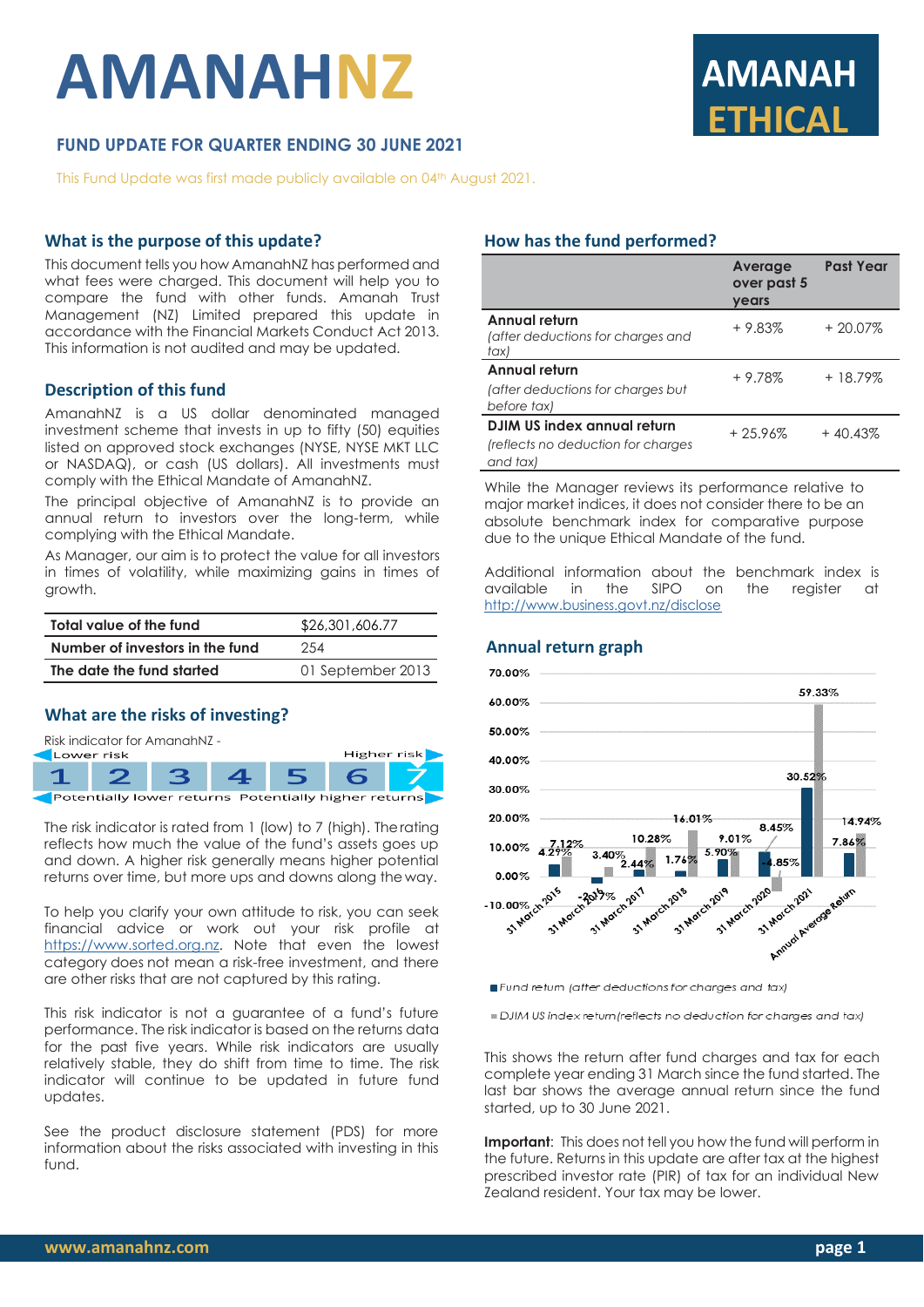#### **What fees are investors charged?**

Investors in AmanahNZ are charged fund charges. In the year to 31 March 2021, these were:

|                                                       | % of net asset<br>value |
|-------------------------------------------------------|-------------------------|
| <b>Total fund charges</b>                             | 3.23%                   |
| Which are made up of:                                 |                         |
| <b>Total management and administration</b><br>charges | 1.59%                   |
| Including:                                            |                         |
| Manager's basic fee                                   | 1.25%                   |
| Other management and<br>administration charges*       | 0.34%                   |
| Total performance-based fees*                         | 1.64%                   |

#### **Example of how this applies to an investor**

Small differences in fees and charges can have a big impact on your investment over the long term.

Imran had \$10,000 in the fund at the start of the year and did not make any further contributions. At the end of the period, Imran made a profit after fund charges were deducted of \$1,879.00. (that is 18.79% of his initial \$10,000). Imran did not pay any other charges. This gives Imran a total return of \$1,879.00 for the year.

Investors may also be charged individual action fees for specific actions or decisions (for example, for withdrawing from or switching funds). See the PDS for AmanahNZ on the offer register at <http://www.business.govt.nz/disclose> for more information about those fees.

*\*The performance-based fees and other management and administration charges are estimates, based on historical costs. Please refer to note 1 at the end of this Fund Update for more information on how fees are charged.*

### **What does the fund invest in?**

#### **Actual investment mix**

This shows the types of assets that the fund invests in -



#### **Target investment mix**

This shows the mix of assets that the fund generally intends to invest in -

|                              | % of net asset<br>value |
|------------------------------|-------------------------|
| Cash and cash equivalents    | 20.00%                  |
| New Zealand fixed interest   | 0.00%                   |
| International fixed interest | 0.00%                   |
| Australasian equities        | 0.00%                   |
| International equities       | 80.00%                  |
| Listed property              | 0.00%                   |
| Unlisted property            | 0.00%                   |
| Commodities                  | 0.00%                   |
| Other                        | $0.00\%$                |

### **Top 10 investments**

| <b>Name</b>                             | % of net asset<br>value of the fund | <b>Type</b>               | Country       | <b>Credit rating (if</b><br>applicable) |
|-----------------------------------------|-------------------------------------|---------------------------|---------------|-----------------------------------------|
| 1. ASB Bank                             | 41.36%                              | Cash and cash equivalents | New Zealand   | AA-                                     |
| 2. Microsoft Corporation                | 2.81%                               | International equities    | United States |                                         |
| 3. Apple Inc.                           | 2.51%                               | International equities    | United States |                                         |
| 4. Alphabet Inc.                        | 2.35%                               | International equities    | United States |                                         |
| 5. Nike, Inc.                           | .99%                                | International equities    | United States |                                         |
| 6. Union Pacific Corporation            | .98%                                | International equities    | United States |                                         |
| 7. WNS (Holdings) Limited               | .88%                                | International equities    | United States |                                         |
| 8. ASML Holding N.V.                    | .81%                                | International equities    | United States |                                         |
| 9. Canadian National Railway<br>Company | .75%                                | International equities    | United States |                                         |
| 10. Vulcan Materials Company            | .72%                                | International equities    | United States |                                         |

The top 10 investments make up 60.17% of the fund.

**[www.amanahnz.com](http://www.amanahnz.com/) page 2**